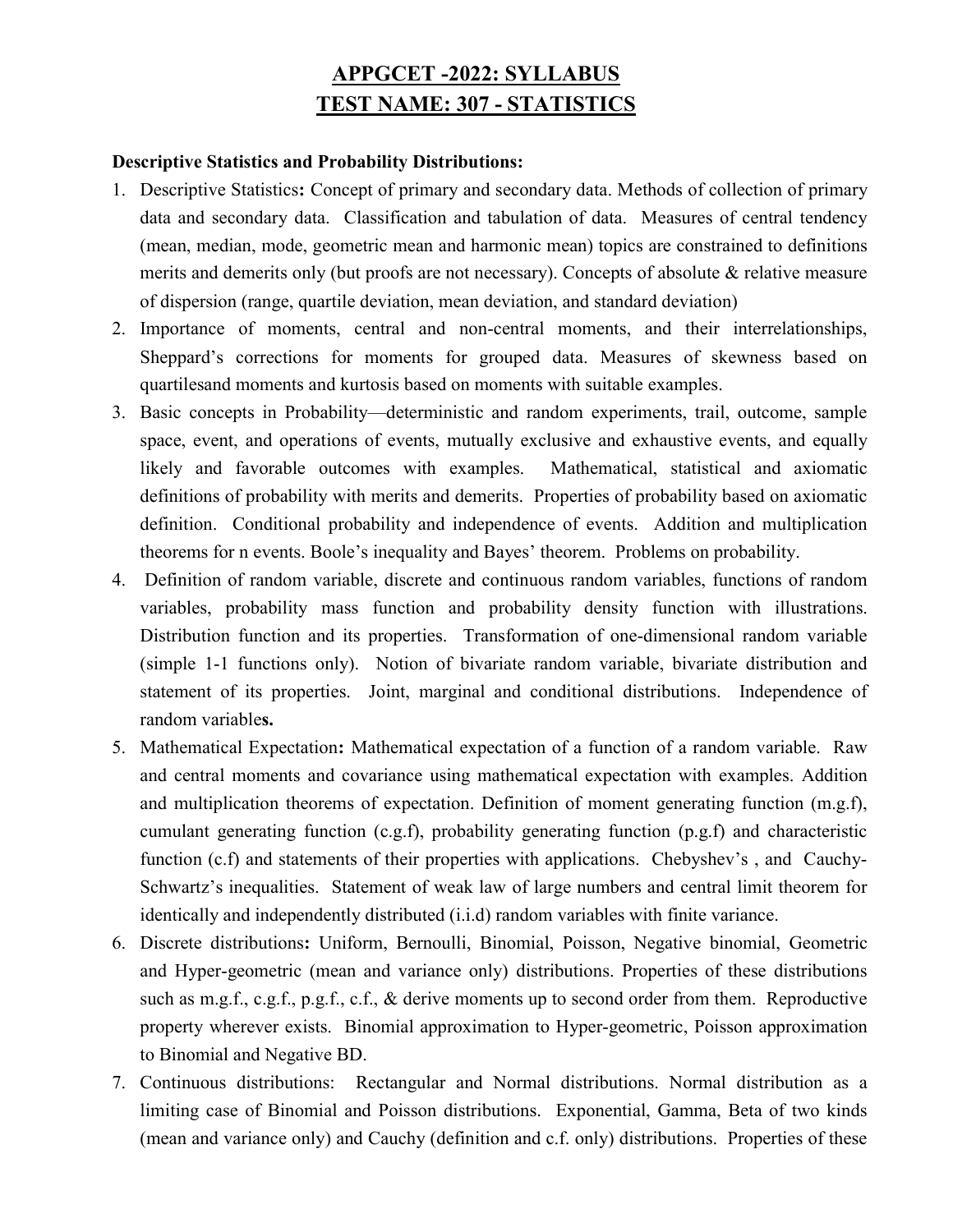distributions such as m.g.f., c.g.f., c.f., and moments up to fourth order, their real life applications and reproductive productive property wherever exists.

## Statistical Methods and Inference:

- 1. Bivariate data, scattered diagram Correlation coefficient and it's properties. Computation of correlation coefficient for grouped data. Correlation ratio, Spearman's rank correlation coefficient and it's properties. Simple linear regression properties of regression coefficients, correlation verses regression. Principles of least squares, fitting of quadratic and power curves. Concepts of partial and multiple correlation coefficients (only for three variables).
- 2. Analysis of categorical data, independence and association and partial association of attributes, various measures of association (Yule's)& coefficient of colligation for two way data and coefficient of contingency (Pearsonss's &Tcheprow's)
- 3. Concept of population, parameter, random sample, statistic, sampling distribution and standard error. Standard error of sample mean (s) and sample proportions (s). Exact sampling distributions:-Statements and properties of  $X^2$ ,t, &F distributions and their inter relationships.
- 4. Point estimation of a parameter. Concept of bias and mean square error of an estimate. Criteria of good estimator-consistency, unbiasedness, efficiency and sufficiency with examples. Statement of Neyman's Factorization theorem, derivations of sufficient statistics in case of Binomial, Poisson, Normal and Exponential (one parameter only) distributions. Estimation by the method of moments, Maximum likelihood (ML), statements of asymptotic properties of MLE. Concept of interval estimation. Confidence Intervals of parameters of normal population.
- 5. Concepts of statistical hypothesis, null and alternative, hypothesis, critical region, two Types of errors, level of significance and power of a test. One and two tailed tests, Neyman Pearson's fundamental lemma for Randomised tests. Examples in case of Binomial, poisson, Exponential and Normal distributions and their powers. Use of central limit theorem in testing large sample tests and confidence intervals for mean(s), proportion(s), standard deviation(s) and correlation coefficient(s).
- 6. Test of significance based on  $x^2$ , t, F,  $x^2$ -test for goodness of fit and test for independence of attributes. Definition of order statistics.
- 7. Non-Parametric tests their advantages and disadvantages, comparison with parametric tests. Measurement scale: nominal, ordinal, interval and ratio. One sample runs test, sign test and Wilcoxon-signed rank tests (single and paired samples). Two independent sample tests: Median test, Wilcoxon –Mann-Whitney U test, Wald Wolfowitz's runs test.

## APPLIED STATISTICS:

Design of Sample Surveys: Concept of population, sample, sampling unit, parameter, statistic, sampling errors, sampling distribution, sample frame and standard error.

Principle steps in sampling surveys-need for sampling, census verses samples surveys

Sampling and non-sampling errors, sources and treatment of non-sampling errors, advantages and limitations of sampling. Types of sampling: subjective, probability and mixed sampling methods. Methods of drawing random samples with and without replacement. Estimates of